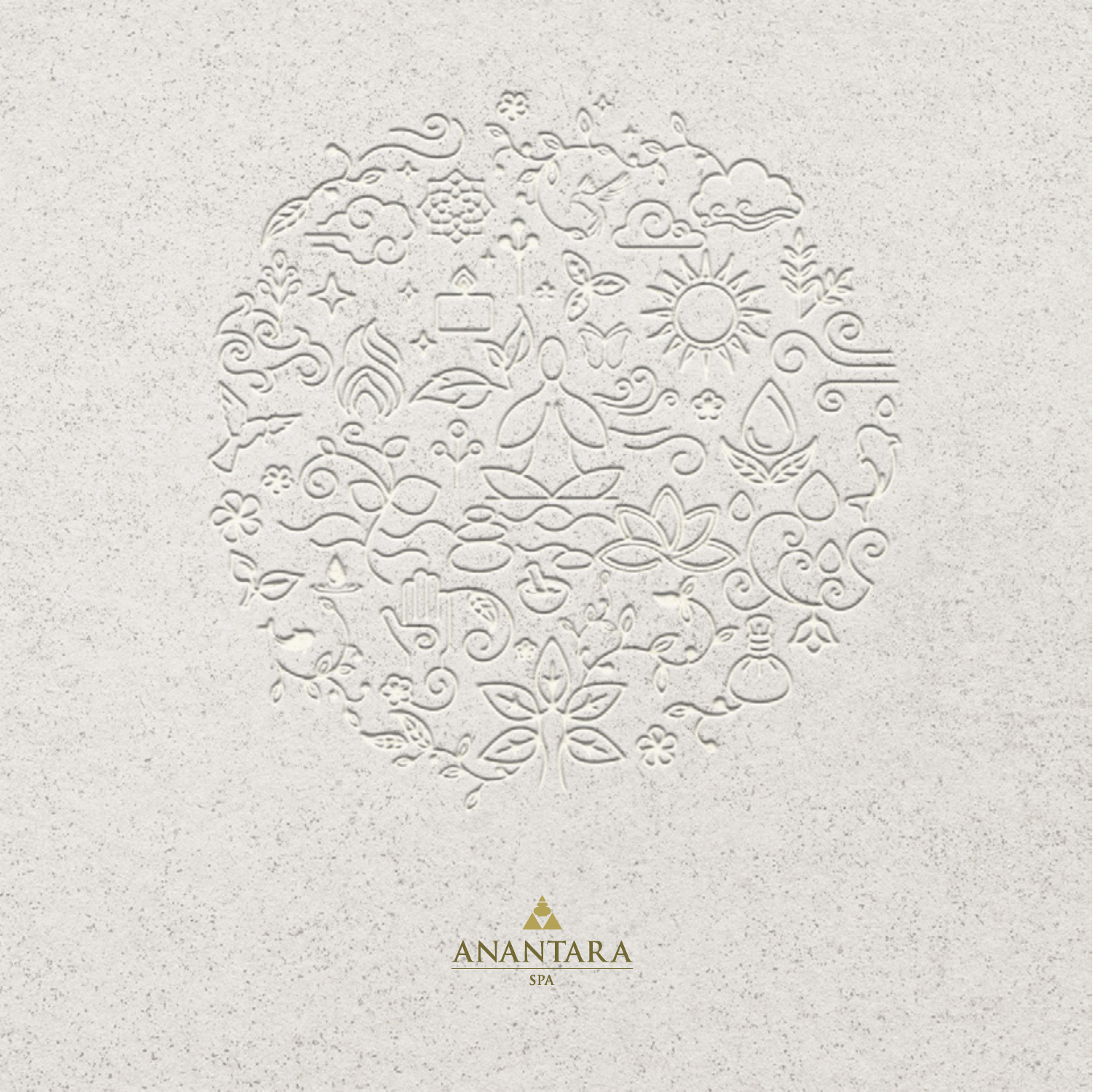At Anantara we believe Life is a Journey and the greatest journeys are felt, not told.

Surrender to the Anantara experience with a collection of carefully thought-out journeys, rituals and individual treatments.

Each journey is designed to connect you spiritually, nurture your mind and body, inspire your full potential and balance your energies for inner peace and overall wellness.

Set over the pristine waters of the Indian ocean, surrounded by untainted blue skies, indulge in unforgettable sensory journeys amidst the powerful aura of mother nature.

#### At Anantara Spa we offer the following facilities and services:

- Six Over Water Treatment Rooms
- Wellness Room
- Beauty Salon
- Relaxation Area
- Steam and Sauna
- **Hot and Cold Plunge Pool**
- **Locker Facilities**
- Fitness Centre
- Group or Private Ocean View Yoga

Conscious of global changes we have ameneded our operating procedures in response to COVID 19 and these procedures have been implemented to ensure your comfort and safety throughout your spa experience.

We highly recommend you arrive already changed for your spa appointment. In addition, we also request our guests to shower prior to their treatment in the comfort of their own treatment room at the spa.

With further consideration there has been a temporary closure of changing rooms, relaxation areas and thermal facilities.



# ANANTARA SPA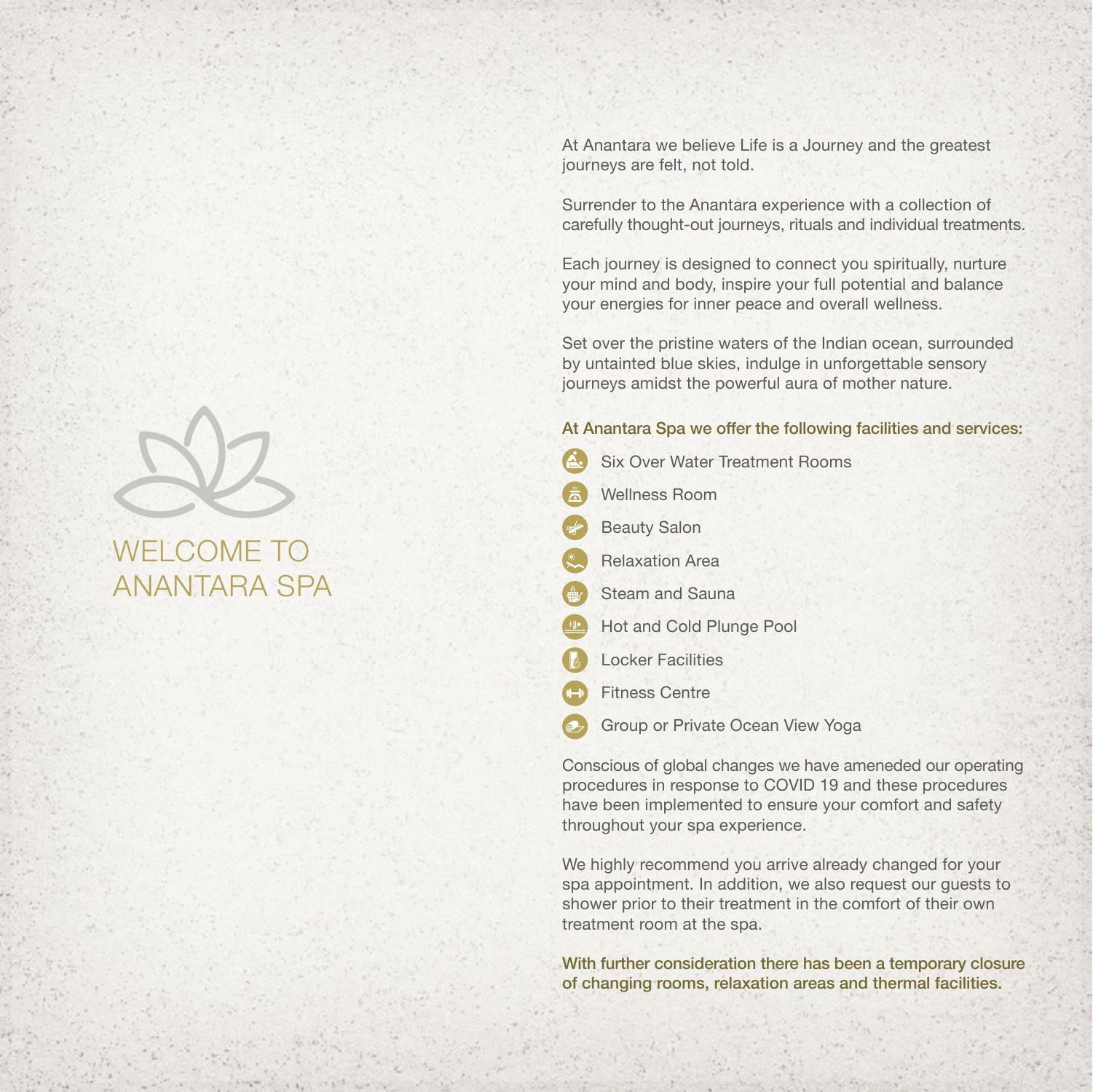

# HOW TO SPA

#### Hours of Operation

The Anantara Spa is open daily from 10.00 am to 7.00 pm. *(Later appointments are available upon request)*

#### **Reservations**

To ensure you secure the time you prefer we recommend booking in advance. Please dial 3043/3045, or visit the spa, and one of our receptionists will be able to assist you. Your reservation will be reconfirmed a day in advance. We always try our best to accommodate requests for individual therapists / specialists based upon their availability.

#### Spa Arrival

You are encouraged to arrive 20 minutes prior to your treatment time. This will allow for a smooth check in and the opportunity to relax before your treatment. Late arrivals will be subject to reduced treatment times.

#### Spa Attire and Valuables

When you arrive for your treatments, you will be provided with a spa robe, slippers and a disposable underwear *(if required)* as well as a locker to place your belongings. We recommend you leave all valuables in your villa or suite as Anantara Spa does not assume responsibility for lost items.

#### Health Concerns

If you are pregnant or have any pre-existing conditions or allergies, please inform our team before booking any spa treatments or using the spa facilities. Kindly advise your therapist before your treatment commences. This will ensure your safety before having any treatments.

#### Fees and Service Charge

All prices are in US Dollars and inclusive of 10% service charge and 12% GST. Additional gratuities are at your discretion.

#### *CANCELLATION POLICY*

*Should you need to cancel or reschedule your treatment, we do require a minimum of 24 hours' notice to avoid being charged 50% of the treatment fee. No shows will be charged 100% of the treatment fee.*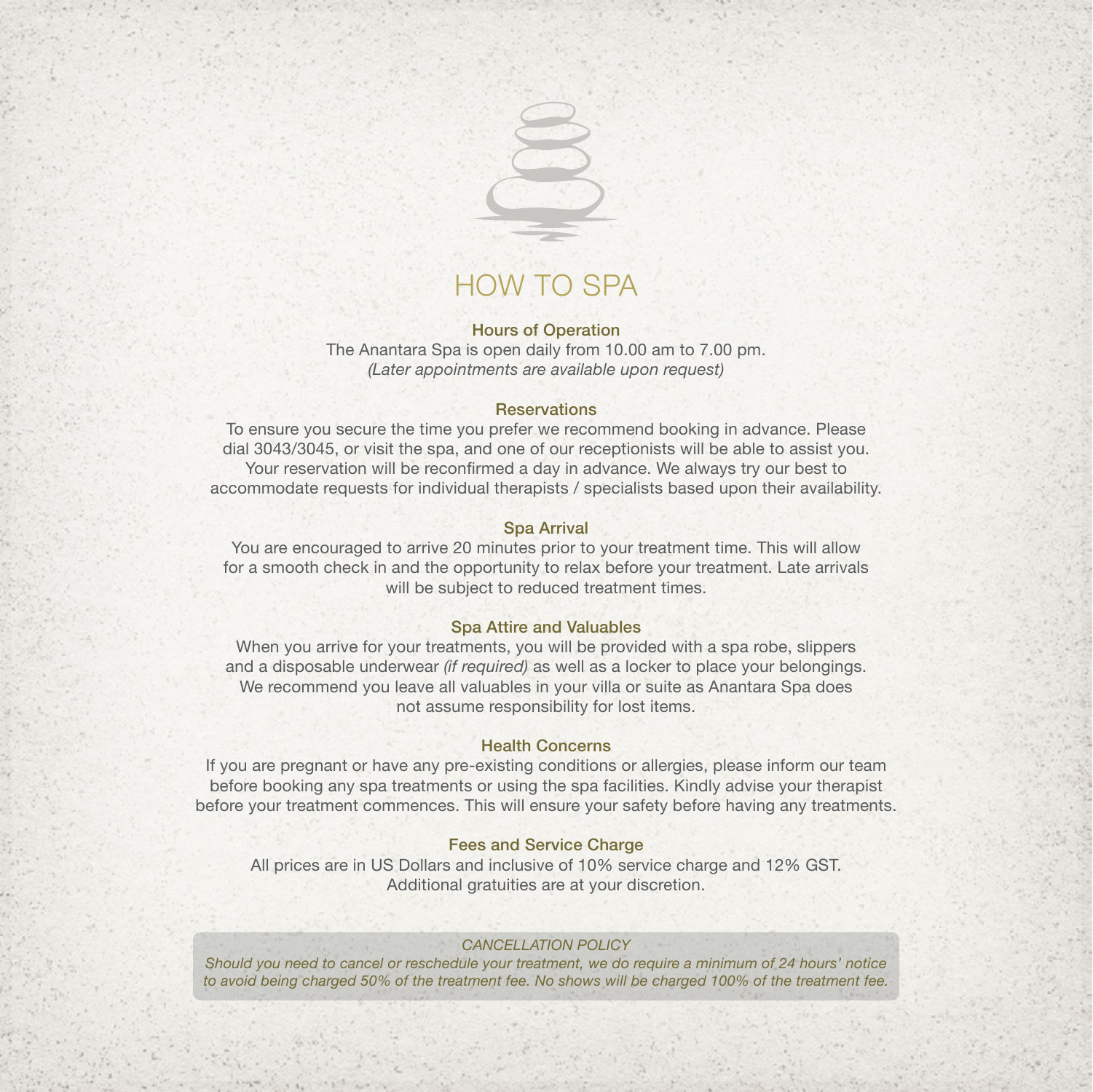

# SIGNATURE JOURNEYS

'Nam Jai' is at the core of Anantara's philosophy. It is rooted in Thai culture referring to sincere kindness and helping others without expectation. Our signature journeys represent 'Water from the Heart' on to you.

#### ANANTARA SIGNATURE MASSAGE

#### (60/90 minutes)

Our signature blend of oils, combined with purpose-designed movements stimulates circulation, realigns the body, and promotes deep relaxation whilst restoring the flow of energy, or prana, along the meridian lines.

#### **Foot Ritual - Signature Massage - Refreshment**

#### ESSENCE OF ANANTARA

#### (90 minutes)

Unwind and awaken your senses with a special spa journey designed to capture the essence of Anantara. Enrich tired and dull skin with an enchanting body exfoliation, leaving your skin fresh and re-energised. Further, nourish your body with a healing touch and a specially blended signature aromatherapy oil of your choice.

**Foot Ritual - Body Scrub - Relaxing Massage - Refreshment**

#### THAI FOUR ELEMENTS RITUAL

#### (75/90 minutes)

According to Traditional Thai Medicine, the human body is composed of four fundamental elements. This ritual will take you on a journey to explore the refreshing aromas of earth, the warm and romantic blends of fire, the energising benefits of water, and the soothing elements of wind. Experience one of your preferred elements in an unforgettable aroma massage experience helping to reduce any deep-seated muscular pain, anxiety or stress, and revitalise the mind, ensuring your ultimate wellbeing. Your massage is complemented with a bamboo fusion, releasing tension, softening muscle tissue and helping increase blood flow for better circulation.

**Foot Ritual - Aroma Bamboo Massage - Refreshment**

#### THAI HERBAL MASSAGE

#### (90 minutes)

This distinctive style of traditional Thai massage uses a heated compress filled with remedial herbs to release muscle tension and stiffness, enhance energy flow and relieve fatigue.

**Foot Ritual – Massage with Herbal Compress - Refreshment**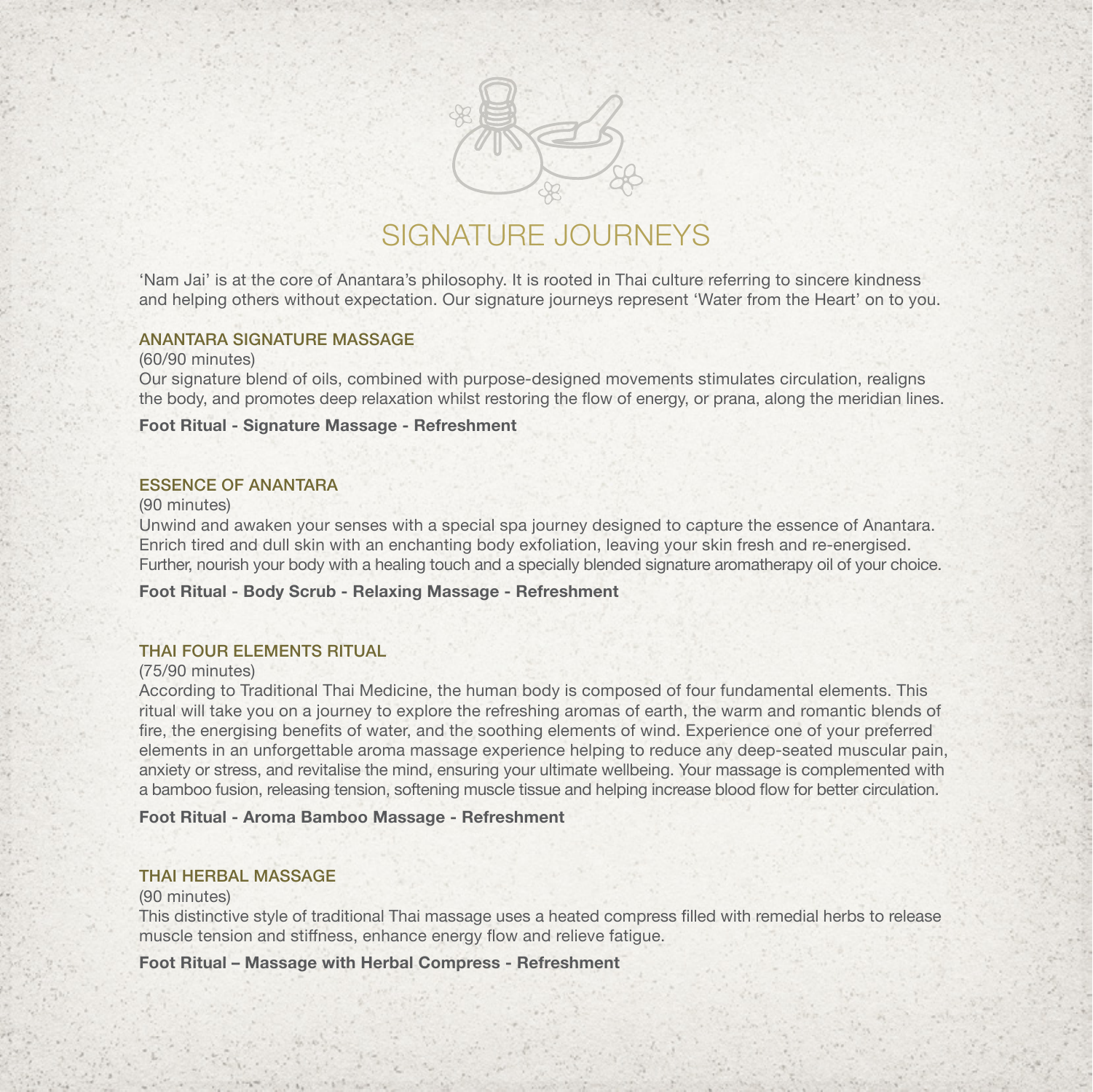# INDIVIDUAL JOURNEYS

Individual journeys to melt away tension with relaxing, therapeutic, or stress-relieving massages using a combination of Eastern and Western techniques.



### BODY MASSAGES

#### DHIGU HEALING MASSAGE

#### (60/90 minutes)

Inspired by the natural healing resources of the island, this healing massage with allow you to fully unwind with a combination of holistic and classic massage techniques, nourishing your body with local coconut oil, rich in vitamin E and antioxidants. This gentle massage offers a stress release tonic creating the perfect balance for body and mind.

#### DEEP TISSUE MASSAGE

#### (60/90 minutes)

Personalised to focus on the deeper layers of tissue, using an array of massage techniques to release stored tension and encourage optimum circulation. It ensures relaxation for deep-seated muscles.

#### HOT STONE MASSAGE

#### (60/90 minutes)

Heated volcanic stones and a stunning blend of essential oils are used in this massage. The heat from the stones helps to relieve muscle or joint tension and increase blood circulation creating a balance of calm and wellbeing. This treatment is perfectly designed to promote a profound state of relaxation.

#### AROMA MASSAGE

#### (60/90 minutes)

Ideal for anyone seeking a thoroughly relaxing massage experience or for the first-time spa visitor. Our signature aroma massage has been developed with your overall relaxation in mind. We combine light to medium pressure and a flowing technique using intuitive touch and a blend of stunning essential oils.

#### TRADITIONAL THAI MASSAGE

#### (60/90 minutes)

This ancestral dry massage, known to many as 'passive yoga', has been passed down through the generations and offers the ultimate body workout. It combines pressure points and stretching techniques to release tension increase flexibility, and boost vitality. Your massage will be performed in our unique open-air Thai Sala.

#### TENSION RELIEF BACK MASSAGE

(45 minutes) This focused massage releases tension and restores comfort to this typically tense area.

#### MATERNAL MOMENTS

#### (60/ 75 minutes)

A relaxing full body massage to help improve skin elasticity, reduce fatigue, and target areas prone to tension during pregnancy. This massage is ideal for relaxation and relief of muscle tension and discomfort. Adapted to each stage of pregnancy – specialised positioning ensures safety and comfort.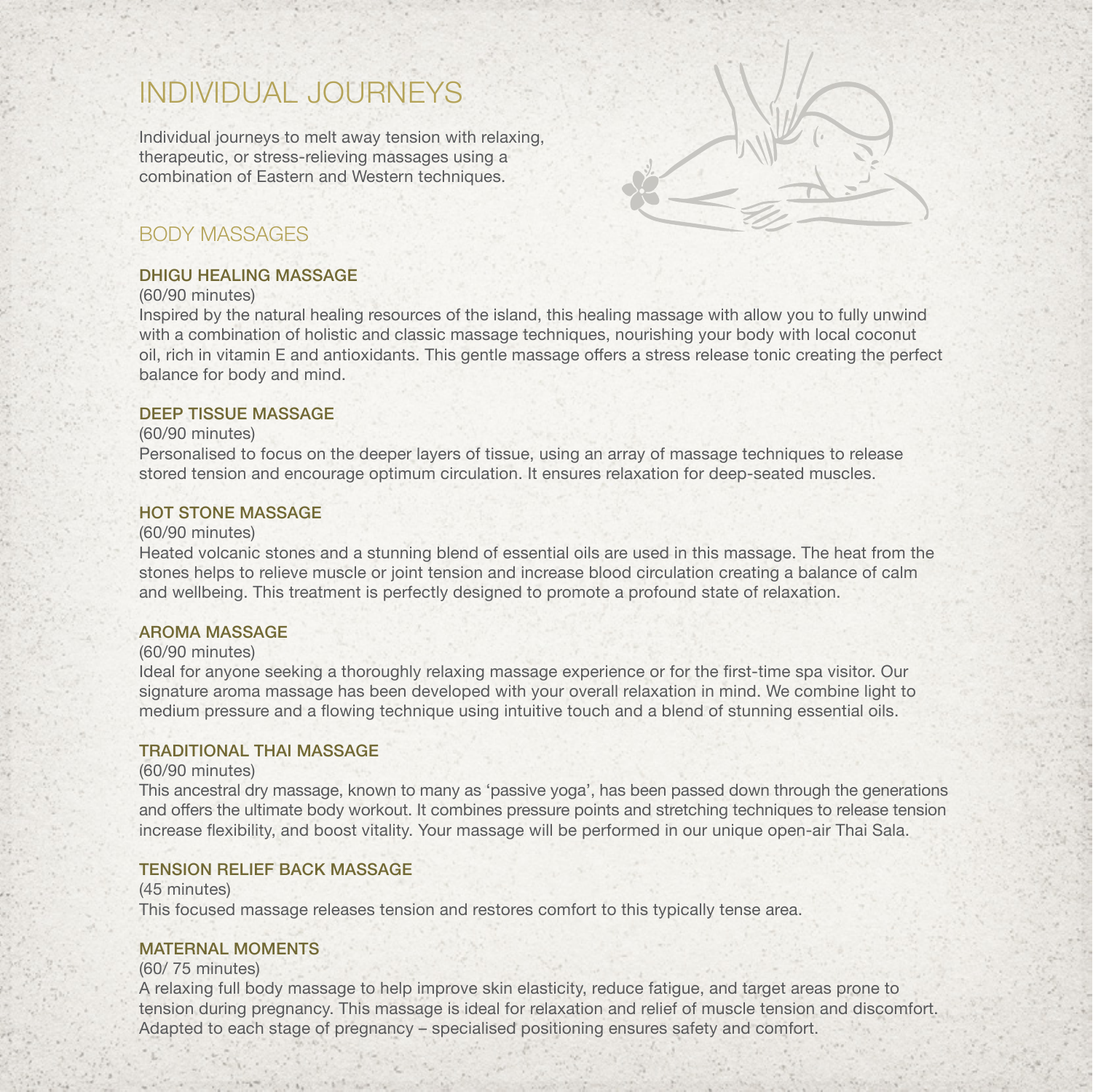## BODY TREATMENTS

#### BODY SCRUBS

(45 minutes) **Salt** - scrubs for a more rigorous exfoliation and stimulating circulation.

**Moisturising** - scrubs for gentle exfoliation, rich with antioxidants leaving skin soft and refreshed.

**Detox** - scrubs help to draw out toxins and impurities leaving skin revitalised.

#### BODY WRAPS

(60 minutes)

**Sun Soother** - A beautifully blended aloe vera body mask with a poultice of cold black tea and mint. It helps settle inflammation or pain caused by sun exposure. Skin is instantly comforted.

**Moisturising** - indulgently rich and fragranced. These wraps are designed to seal in moisture, nourish and rejuvenate the skin.

**Detox** - stimulates the elimination process for powerful detoxification and naturally healthy skin.

Your wrap experience includes a stress release fusion of hand and scalp massage.

SPERING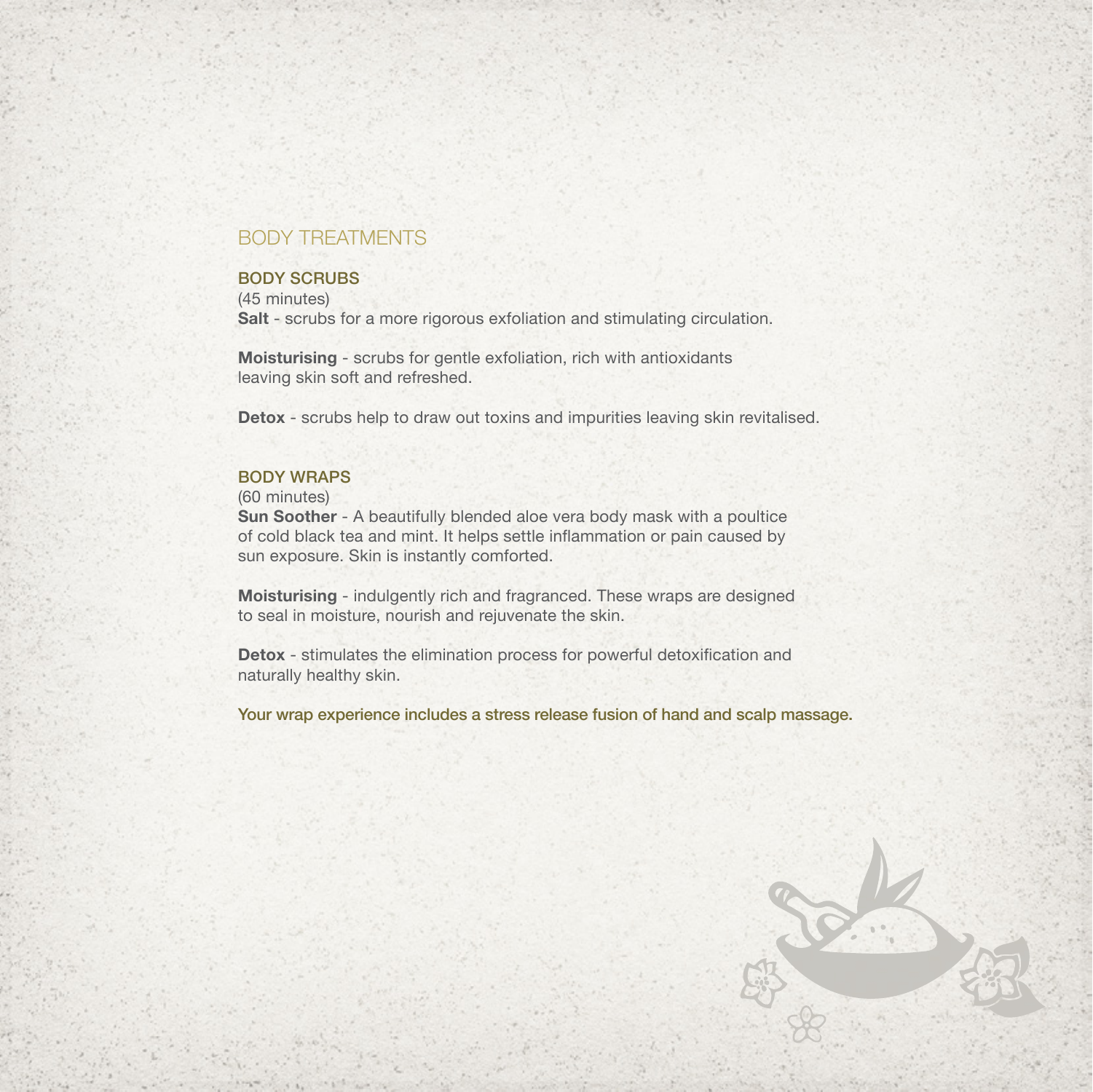# UPLIFTING JOURNEYS

Indulge in unique destination-inspired therapies and exclusive rituals, all created with your supreme wellbeing in mind.

#### ISLAND COCOON

#### (90 minutes)

Experience a truly stunning spa combination with our island cocoon, uplifting both your body and mind. Commence your journey with a full–body exfoliation to help rid of dry skin and stimulate blood circulation. Your journey will continue with a delicate wrap experience, enriched with minerals and antioxidants to help with hydrating, firming, and detoxing. In your cocoon, your therapist will alleviate any stress with a head and foot massage ritual, and once out of your cocoon will apply a luxurious body butter leaving your skin nourished and radiant.

#### **Foot Ritual - Body Scrub - Body Wrap - Refreshment**

#### VITAMIN-SEA

#### (120 minutes)

Indulge in a unique spa treatment enriched with vitamins and immune-boosting minerals to uplift your spirit and senses. Begin with an aromatherapy massage using vitamin C and citric oils, protecting skin from sun exposure, helping improve skin firmness and elasticity. Complete your spa journey with a collagen facial rich in marine minerals, Padina Pavonica and Red Seaweed, infusing the skin with all the goodness of the sea and eliminating impurities.

#### **Foot Ritual - Body Massage - Facial - Refreshment**

#### SEASIDE SERENITY

#### (150 minutes)

Uplift your spirit with an all-encompassing spa experience. Begin your journey with a refreshing mini exfoliation, continue with a holistic massage to nourish and hydrate new skin, and balance your chakras to bring peace to mind and body. Achieve ultimate serenity with a deep cleansing facial providing hydration, nutrition, and repair to your skin, resulting in a radiant complexion.

#### **Foot Ritual - Body Scrub - Body Massage - Deep Cleanse Facial - Refreshment**

#### DEAD–SEA MUD MASSAGE

#### (90 minutes)

Using mud extracted from the natural reservoir of the Dead Sea, experience a singular massage journey where you are enveloped with a blend of mineral-rich mud and skin-nurturing oils. Your therapist will commence your journey with a full body massage using mud and warm oils. The unique blend of minerals will absorb into skin helping with a plethora of issues, drawing out impurities, and detoxifying the skin. It further improves skin health and treats many skin conditions, reduces joint pain, helps with skin elasticity, and increases blood circulation. You will then be covered for about 15 minutes as the mud settles.

#### **Foot Ritual - Body Massage - Body Wrap – Refreshment**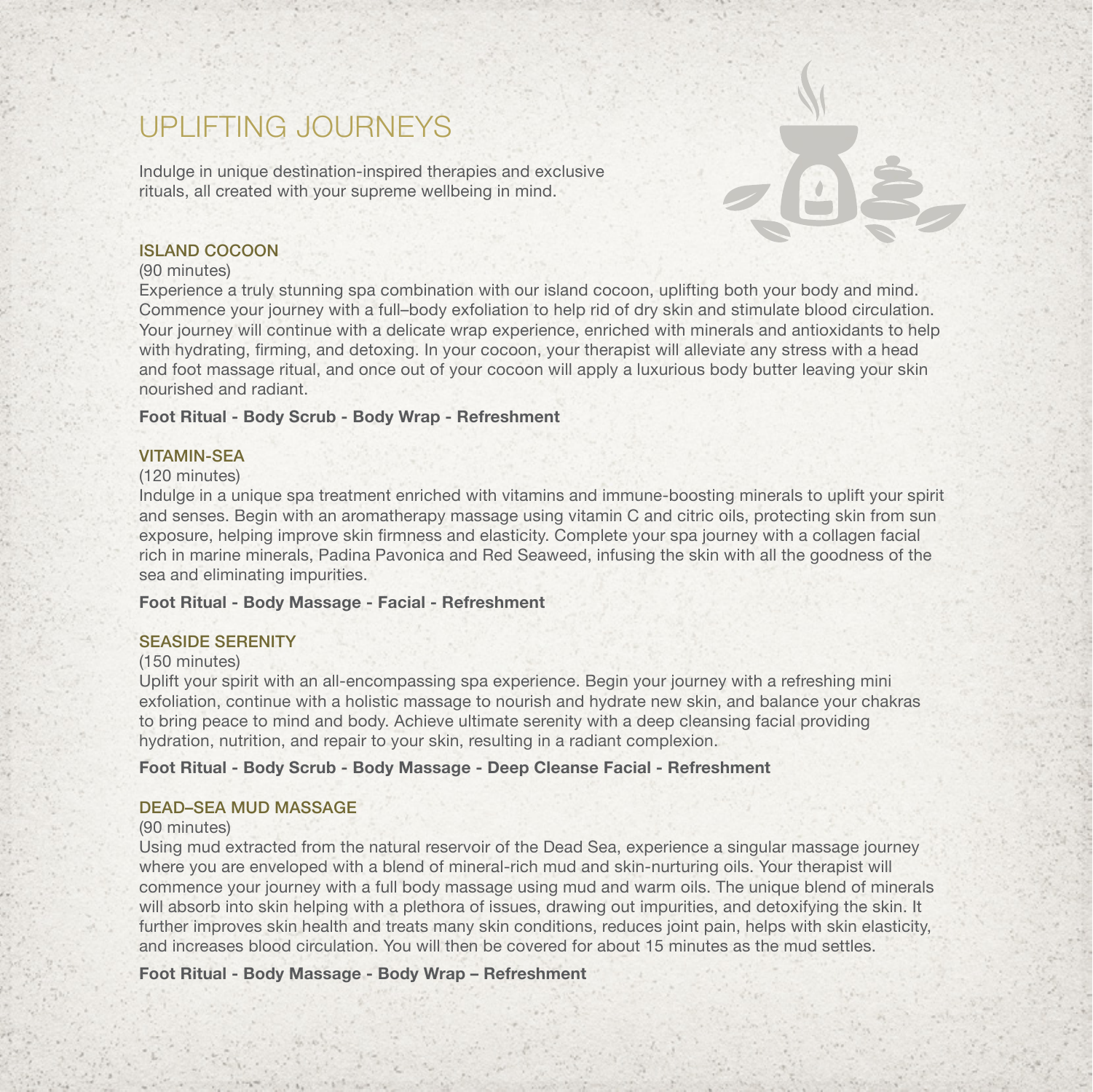# BODY BY BIOLOGIQUE RECHERCHE

Biologique Recherche's body care treatments combine products and procedures that are developed with the same expertise and focus on personalisation as face care treatment. The body care treatments detoxify, re-shape, and tone the body to help restore a balanced silhouette, smooth skin, light legs, and toned buttocks.

#### ENERGISING AND RECHARGING P50 SCRUB (45 minutes)

The Biologique Recherche Lotion P50 Gommage treatment exfoliates, tones, and moisturises your

skin using a stimulating body glove. This full-body scrub eliminates dead skin cells and impurities by improving the epidermis' natural exfoliation process. The highly active ingredients of the P50 promotes skin resurfacing and stimulation of cellular renewal. Restores your skin's hydration for softer more even toned and an all-over healthy glow.

#### RELAXATION TREATMENT FOR HEAVY LEGS

#### (60 minutes)

#### **Soin Jambes Lourdes**

Shake off the effects of long-haul air travel with a treatment that freshens and tightens. Recommended for tired, 'heavy' legs, this treatment reinforces the dermis, stimulates blood circulation and has a thermal effect that energises the skin, resulting in a taut, toned look.

#### SLIMMING ALGAE TREATMENT

#### (90 minutes)

#### **Soin Minceur aux Algues**

Feel energised and detoxified with this combined massage/wrap treatment. Thermal effects release bio-active marine ingredients that re-mineralise and purify the body, leaving you invigorated and filled with a sense of wellbeing.

#### CELLULITE SMOOTHING TREATMENT (90 minutes)

**Soin Booster Minceur**

Look your best on the beach with a skin-boosting treatment that transforms the skin. Targeted to improve drainage and circulation in trouble spots, this treatment reduces the appearance of cellulite and smooths uneven skin textures, leaving skin looking firmed and toned.

#### FIRMING BODY LIFT TREATMENT

(60/90 minutes)

#### **Soin Lift Corps Matriciel**

This multi-step treatment combines proven techniques to improve elasticity and tighten skin tissue. First, an invigorating exfoliating session removes dead skin cells. Following, a bio-reflex massage is applied using a moisturising complex that nourishes and protects. A serum or firming oil is then massaged into the skin to prevent slackening and refine skin texture. This treatment is the ideal follow-up to a slimming treatment, working to firm up any softer zones.

### SKIN HEALING FOR STRETCH MARKS

#### (60 minutes)

**Soin Anti Vergetures Rouges/Blanches**

Stimulate epi-dermic renewal and reduce the appearance of white stretch marks with this targeted treatment. A scrub prepares the skin, while a firming serum acts to improve dermal structures. The formulated Creme B Stria is applied to reconstruct and smooth skin, with a conditioning blend massaged in to instantly firm and tone.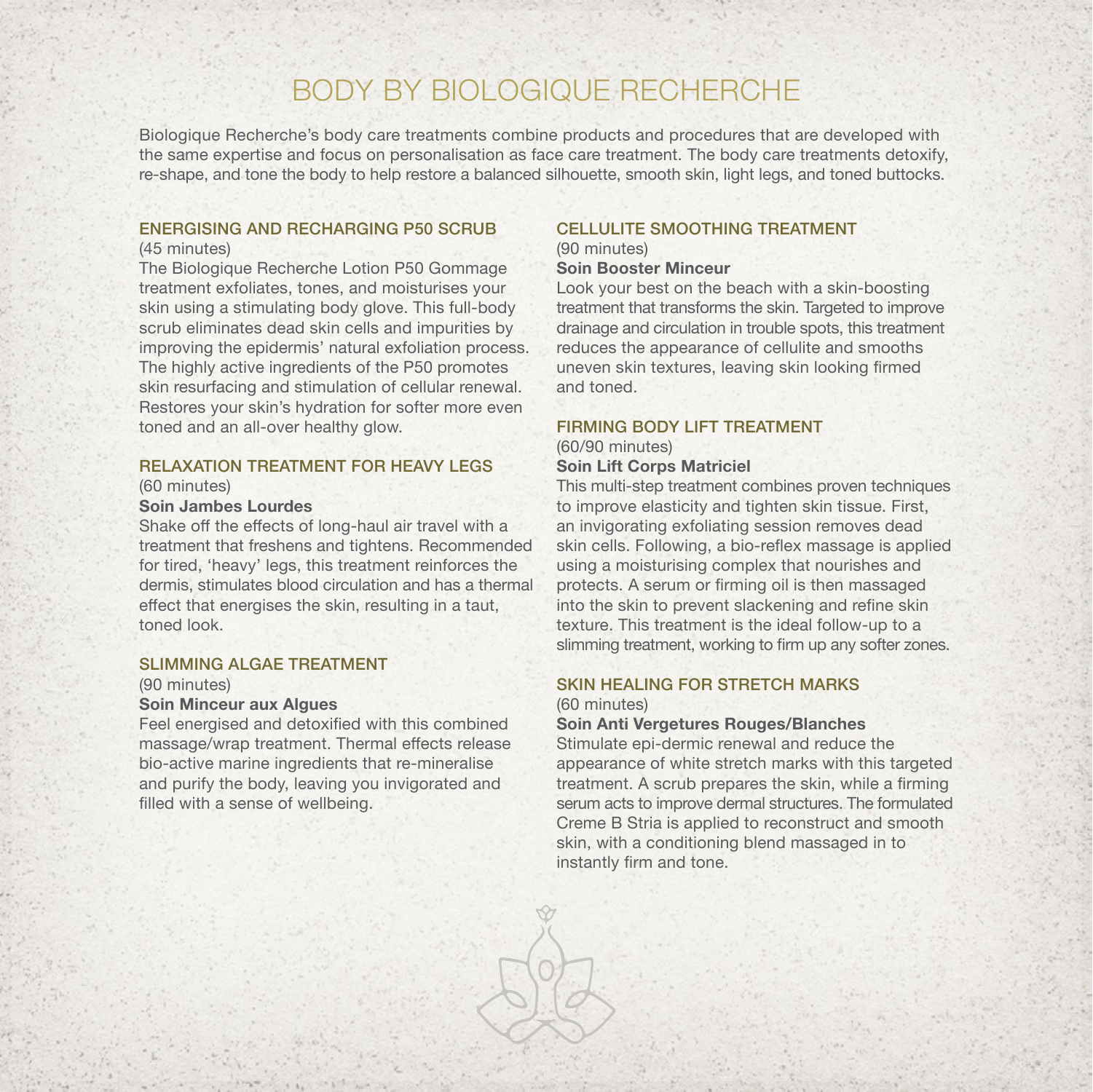# COUPLES JOURNEYS

#### COUPLES SIGNATURE MASSAGE

#### (60/90 minutes)

Created for couples to share memorable moments together. Commence with a coconut foot exfoliation followed by our signature healing massage with coconut oils to melt your stress away. Relax further in one of our double treatment rooms perched over the crystal lagoon.

#### **Foot Ritual - Body Massage - Refreshment**

#### HOT STONE DUO

#### (90 minutes)

Promoting a profound sense of relaxation our couples' hot stone experience offers a beautiful combination of warm volcanic stones and therapeutic aromatherapy oils. A full body massage is further complemented with a pressure point foot massage bringing lightness to the feet and legs.

#### **Foot Ritual - Body Massage - Foot Massage - Refreshment**

#### COUPLES SUNSET RITUAL

#### (75 minutes)

The sunset tells us it is the end of a day, the perfect time for reflection. Capture a beautiful Maldivian sunset on our unique open-air salas and relax under mixed blends of exotic herbs and floral fusions. A spa ritual encouraging gratitude and creating a path for a new day.

#### **Breathing Ritual - Body Massage - Refreshment**

#### INDIAN OCEAN ESCAPE

#### (1 hour 45 minutes)

Tucked away in your own private moment above magical waters, reconnect with your loved one. Fall into deep relaxation with our Anantara Signature Massage experience accompanied by an additional therapeutic head and foot massage combination. Ending the perfect escape look out on to the horizon as you sip Champagne and share special moments in a romantic bath with nourishing blends to calm your senses.

**Foot Ritual - Body Massage - Anantara Bath - Refreshment**

#### ULTIMATE INDULGENCE

#### (150 minutes)

Embark on a journey of romance at Anantara Spa. An intimate ritual with a fusion of treatments to uplift your mind, body, and senses. Commence your journey with a white coconut body scrub offering an effective but moisturising exfoliation leaving the skin radiant and soft. Fall into deep relaxation with a Swedish style massage under warm coconut oils setting sail to any stresses. Further indulge in a candle-lit milk bath infused with lavender and ylang ylang oils to fully unwind. Cheers your loved one with some bubbly and sweet treats to tantalise your palette.

**Foot Ritual - Body Scrub - Body Massage - Anantara Bath - Refreshment**

#### SHANTI COUPLES MASSAGE

(75 minutes)

The Shanti Mantra is chanted three times to evoke peace for body, mind and spirit. Our Shani Couples Massage is designed for couples to reconnect by achieving higher vibrations together. Your journey begins with an Ayurvedic massage combination, where warm oils are blended with medicinal herbs for healing and detoxifying the body. Rhythmic massage techniques are applied to work along the meridian lines and restore the flow of vital energy. A hand, foot and scalp ritual is performed to complement your massage experience and ensure your body is relaxed, your mind is at peace and your spirit is uplifted.

**Foot Ritual - Ayurvedic Massage Experience - Refreshment**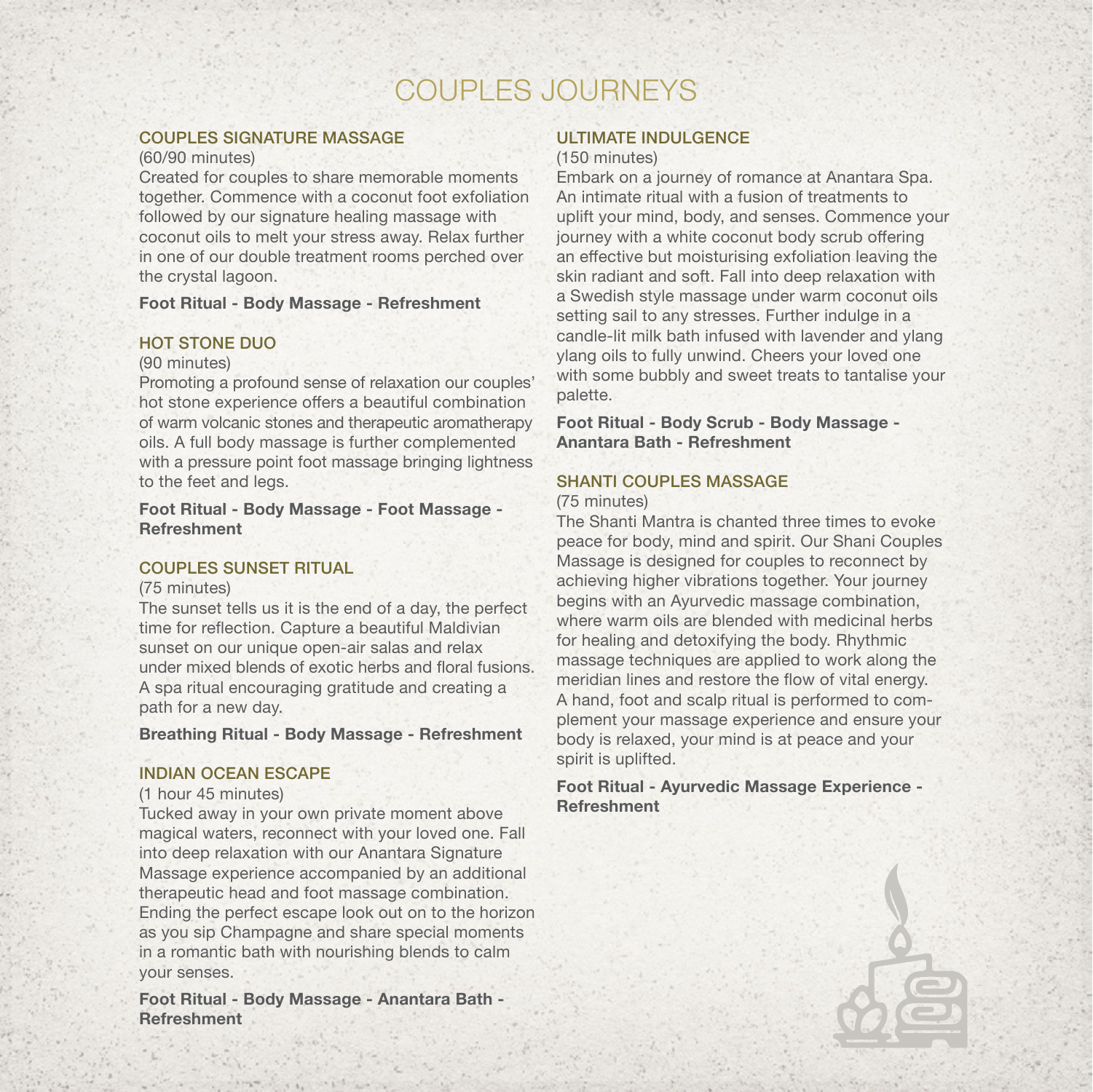

# WEEKLY SPA JOURNEYS

Dedicate a little time to yourself on your getaway to unwind. We have your massage essentials packed nicely for you leaving you feeling relaxed and rebalanced. Feel free to share the package between yourself and loved ones.

#### THREE DAYS RENEW

(60/90 minutes)

Gain a sense of renewal with our three-day massage package. The Renewal package allows you to combine any three of your preferred massages from our Individual Journey Massages.

#### FIVE DAYS REVIVE

(60/90 minutes) Revive your mind and body with one of our popular spa packages. The Revive package allows you to combine any of your preferred massages and a Body Exfoliation.

#### SEVEN DAYS RETREAT

(60/90 minutes) The perfect spa package to complement your getaway. Fully retreat with our seven-day spa package. Combine any of your preferred massages, Body Exfoliation or Classic Elemis Facial.

*Massages available from our Individual Journey Options*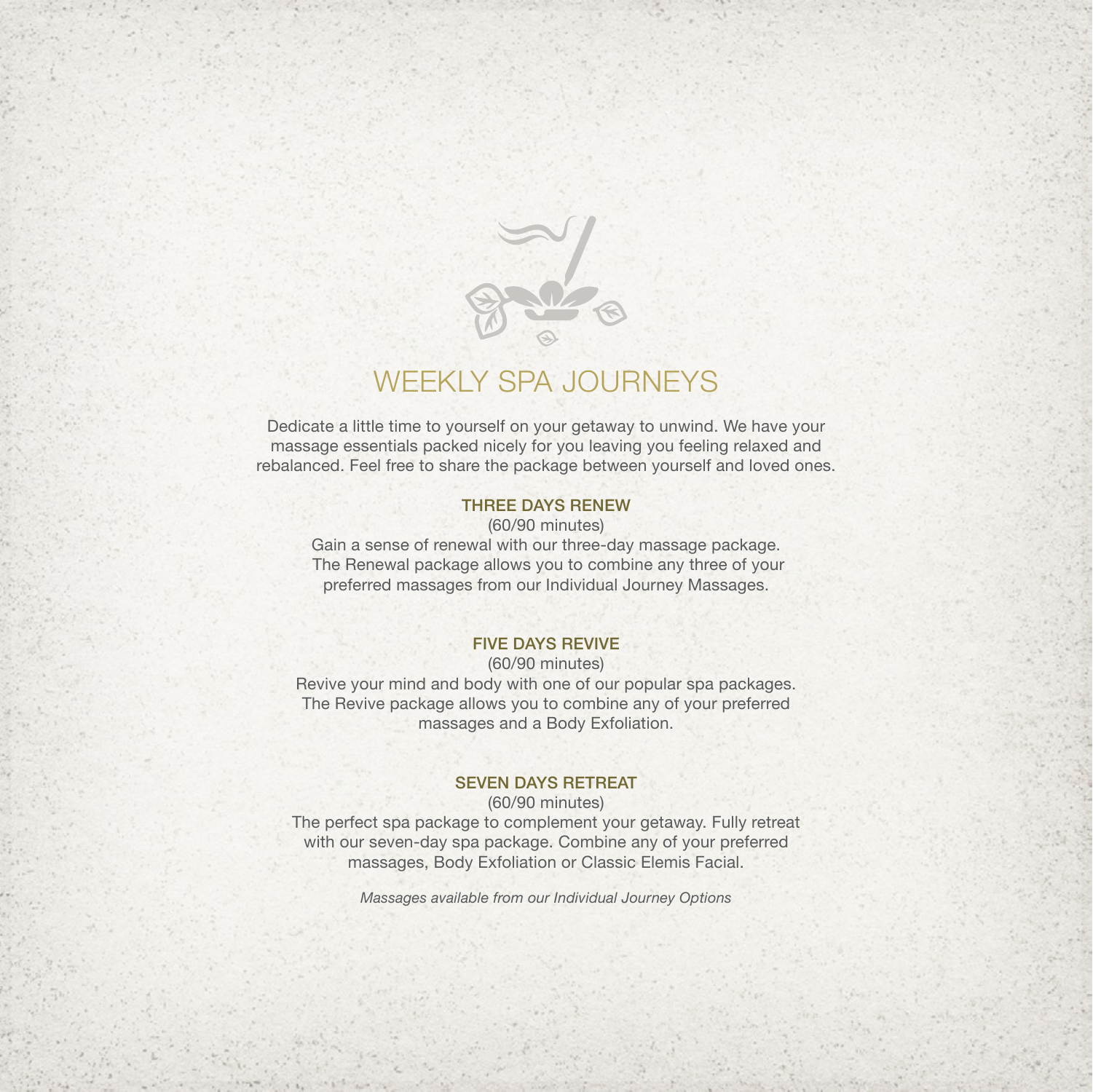# FACIAL JOURNEYS



### FACE TOUCH BY FLEMIS

Experience a healing fusion, where touch and technology are turbo-charged by the power of minerals, plants, and active natural aromatics. Defy the hands of time with clinically proven anti-wrinkle, radiance, and resurfacing facials for instant results.

#### PRO-COLLAGEN AGE DEFY

#### (60 minutes)

Tackle fine lines and wrinkles with the clinically proven age-defying benefits of marine-charged Padina Pavonica and red corals. A targeted massage encourages optimum cellular function for nourished, younger-looking skin.

#### **BENEFITS: Soothes - Nourishes - Refines**

#### PRO-DEFINITION LIFT AND CONTOUR

#### (60 minutes)

Powered by breakthrough technology, this facial helps restore the architecture of the face using the protein nutrients in plant actives which help the extracellula matrix, creating a profoundly sculpted and youthful effect.

#### **BENEFITS: Lifts - Contours - Sculpts**

#### ELEMIS SENSITIVE SKIN SOOTHER

#### (60 minutes)

Fragile skin needs special attention. A soothing massage technique helps reduce the appearance of redness and protects against daily stress. Texture and moisture are dramatically restored. Skin is left supremely soothed, comfortable and calm.

**BENEFITS: Soothes - Calms - Rehydrates**

#### SUPERFOOD PRO RADIANCE

#### (60 minutes)

Energise and detoxify stressed, dull skin with a nutritional superfood boost. Leaves skin plumper, radiant, and lit up with good health.

**BENEFITS: Revitalises - Brightens - Nourishes**

#### ELEMIS ADD-ON FACIAL

(30 minutes) A perfect addition to any treatment. Designed for maximum results in minimum time.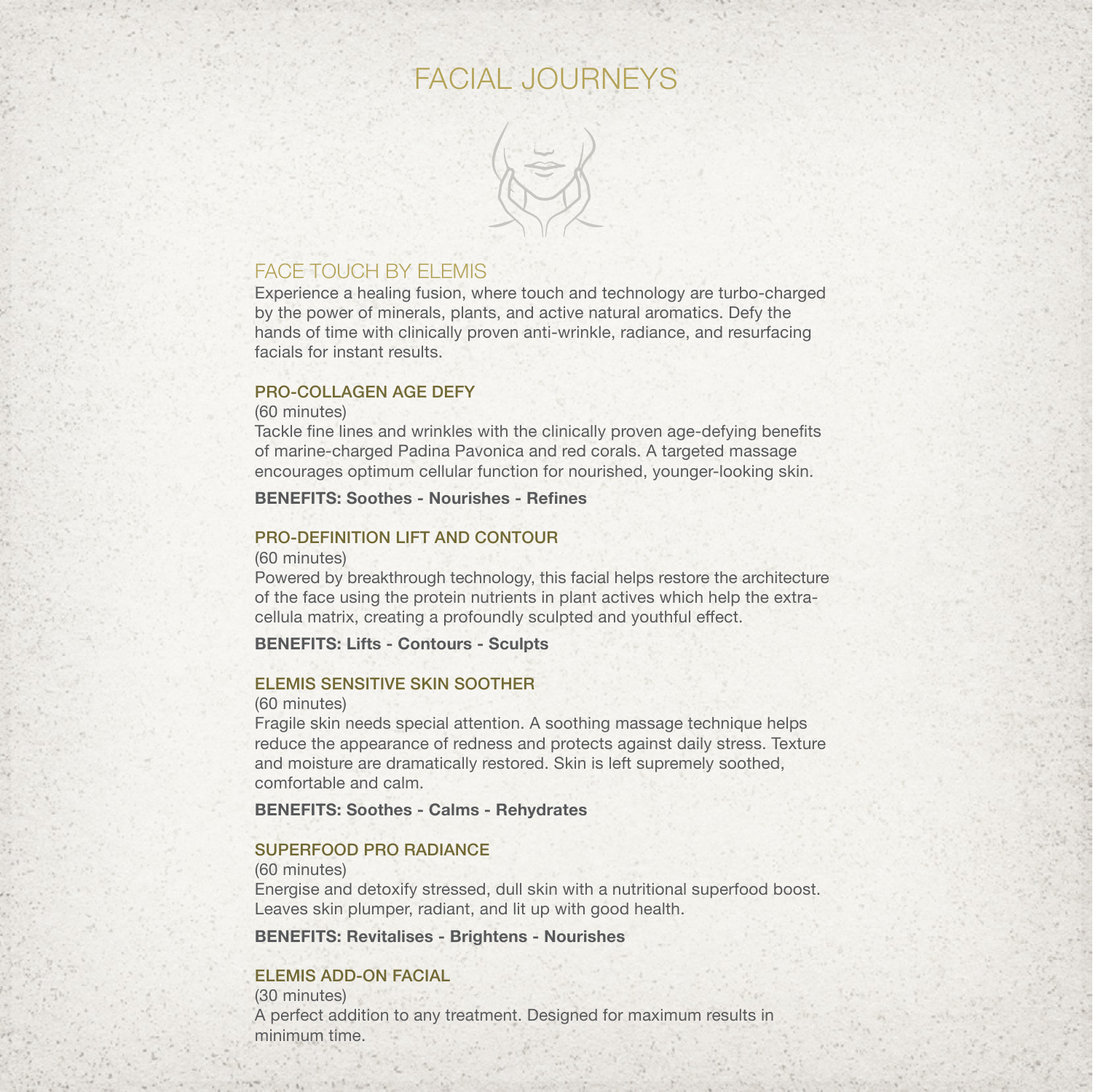### BIOTEC BY ELEMIS

Elemis Biotec represents the next generation of facials. Bridging the gap between hands-on-facial and cosmetic, non-invasive procedures. Using bio-electric technology to re-boot cellular performance; working in perfect synergy with the skin›s natural bio-electric field BIOTEC delivers uniquely customizable, clinically proven facials. Powered by five treatment technologies each providing powerful and measurable results.

HOOKS

#### BIOTEC LINE ERASER

A powerfully rejuvenating clinically proven facial treatment that effectively irons out wrinkles and fills outlines.

#### BIOTEC FIRM-A-LIFT

A ground-breaking blend of massage and sculpting galvanic technology for a contoured complexion that is remarkably lifted.

#### BIOTEC BLEMISH CONTROL

Detoxify and repair damaged tissue with this thorough and deep cleansing facial leaving skin decongested and soothed.

#### BIOTEC SENSITIVE SKIN SOOTHER

Oxygen infusion and red-light therapy improve the skin's ability to repair itself. Calmness is restored and skin is soothed.

#### BIOTEC RADIANCE RENEW

A powerful antidote for dull and tired skin, this cellular boosting treatment targets sluggish complexions for radiant, visibly brighter skin.

#### BIOTEC SUPER-CHARGER FOR MEN

A multi-tasking, time-efficient solution for the male complexion. (30/60/90 minutes)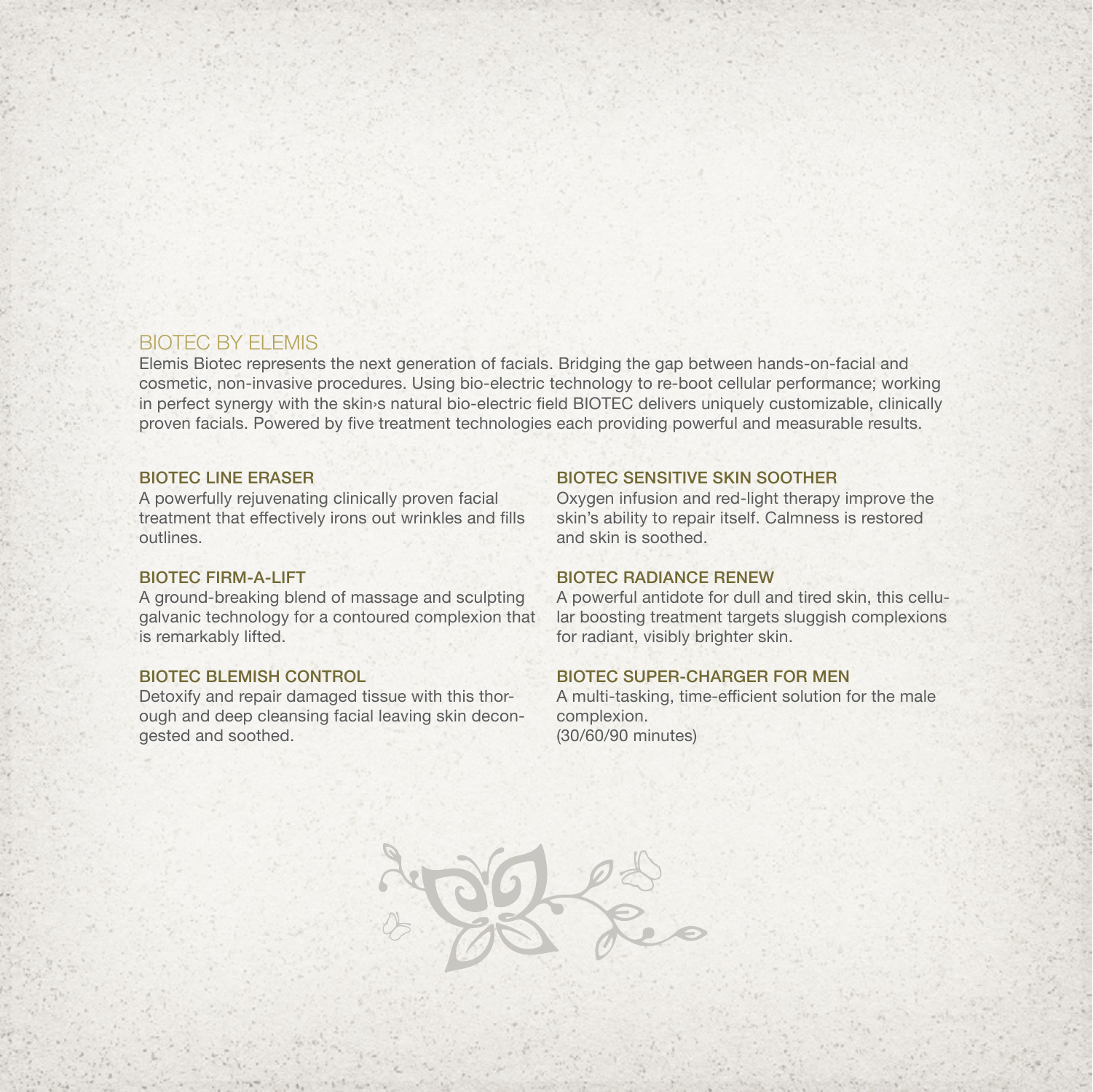### BIOLOGIQUE RECHERCHE

The Biologique Recherche skincare program is formulated with highly active botanical ingredients that deliver immediate and visible results. Each facial is customized to your individualised skin type and condition.

#### ESSENCE OF YOUTH

(60 minutes) **Soin Lift CVS**

Enjoy a glowing, youthful visage with this pampering all-round treatment. A multi-faceted approach to revitalising skin. Exfoliates, lifts, restructures, firms, hydrates, and protects against external aggressors. Recommended for most skin types.

#### PLUMP AND RENEW

(60 minutes) **Soin MC110**

This restorative treatment plumps up the facial volume and reduces the appearance of fine lines. Firming strokes improve blood circulation as they lift and tighten the skin, while a deep cleansing treatment, oxygenating spray, and formulated serums restructure the underlying epidermis.

#### SMOOTH AND REPAIR

#### (60 minutes)

#### **Soin Restructurant Lissant**

You'll see an instant improvement in your skin with this nourishing, reconditioning treatment. Soothe thin, sensitive, or reactive skin types and hydrate and smooth more mature skin. This facial is perfect for counteracting the effects of sun and sea, protecting the skin and calming any environmental irritations.

### REPAIR AND PROTECT

(60 minutes) **Soin UV Protection or Soin UV Repair**

Protect or repair your skin from the damaging effects of the sun with this indulgent ritual. Suitable for all skin types, these treatments will guard your skin against UVA and UVB light, and can help soothe, nourish, and repair skin after sun exposure.

#### DELUXE CAVIAR

#### (90 minutes) **Soin Caviar Intégral**

A gorgeous facial journey hydrating and firming your skin for a revitalised look. Refine pores and replenish moisture in sun-kissed skin by tapping into the regenerating properties of caviar. A pampering treatment that promotes a youthful, radiant glow.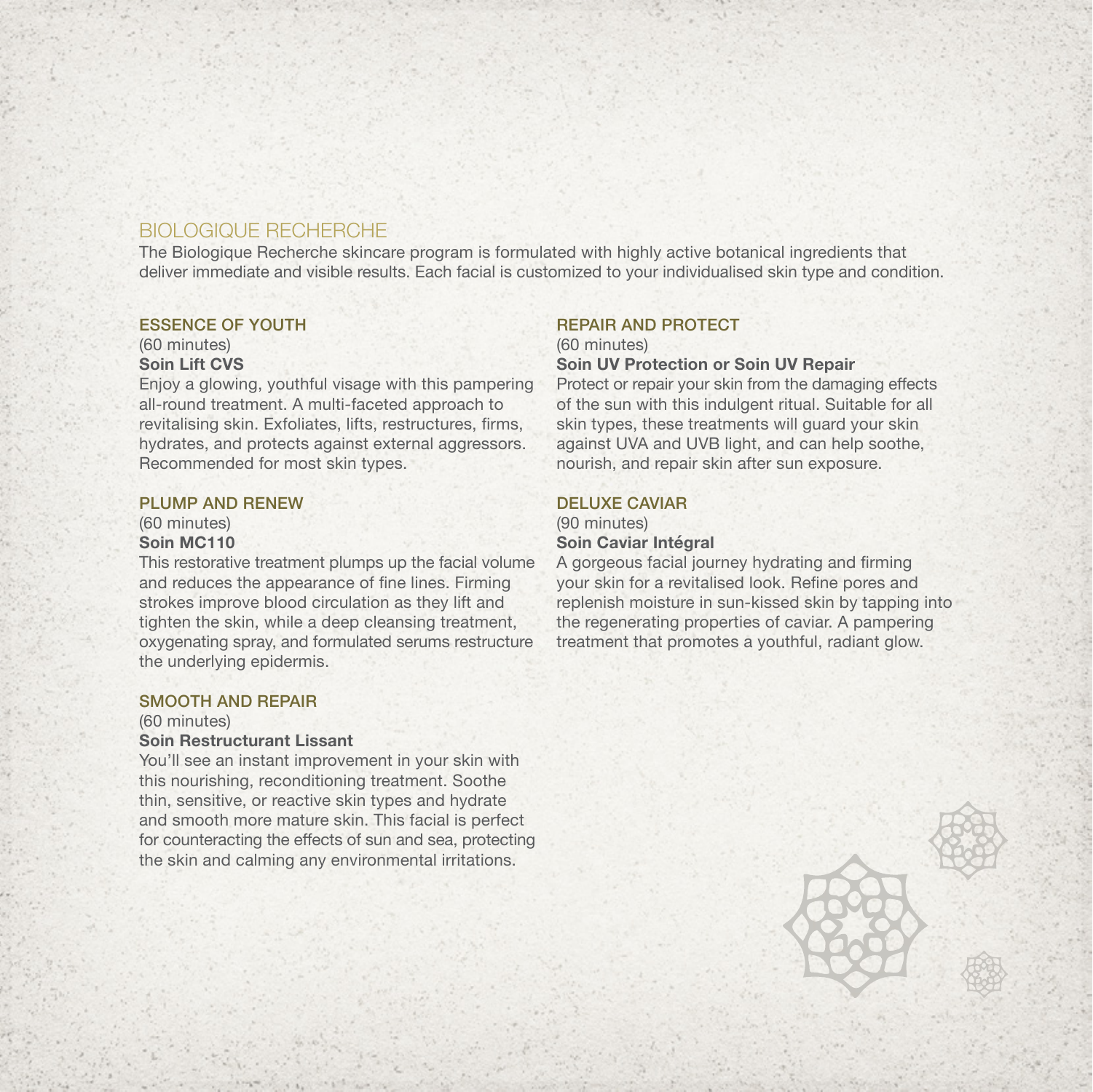### MANICURE AND PEDICURE

Nourishing treatments for hands and feet.

#### CLASSIC MANICURE

(60 minutes)

A hand treatment with nail reshaping, gentle buffing, cuticle treatment, and gentle exfoliation to encourage a natural finish to the nails.

#### GEL MANICURE

(75 minutes) A classic Anantara manicure with gel polish application.

#### CLASSIC PEDICURE

(60 minutes)

A foot treatment with nail reshaping, gentle buffing, cuticle treatment, and gentle exfoliation of the soles to remove dry skin and encourage a natural finish to the nails.

### GEL PEDICURE

(75 minutes) A classic Anantara pedicure with gel polish application.

#### ADD ON SERVICES

SALON

Polish Change Classic Polish Change Gel Removal<br>
(30 minutes) (30 minutes) (15 minutes)

(15 minutes)

# CUTTING AND STYLING

The sun and sea can be tough on the health and vitality of our hair. We offer an array of treatments and services to nourish, hydrate, and boost your holiday glow.

HAIRCUT Available for men, women, and children.

STYLING For all occasions

#### MARIA DOWLING HAIR AND SCALP CLAY

#### (45 minutes)

This all-natural hair treatment has been specially formulated to deeply cleanse, stimulate, moisturise and rebalance the scalp. Helping the hair recover from external toxins and product overload. The Clay is pure Zen for the hair, with its mix of clay and fragrant oils. Peppermint, jojoba and lemongrass help rebalance the hair, while bergamot, sesame, vitamin B5, and honey soothe and heal the scalp. The aroma-therapeutic benefits of the oils also help to calm the mind. Your hair mask application will also include a scalp massage ritual and wash.

# **BEAUTY**

Make-Up Application

Bridal Hair & Make-Up Bridal Consultation, Hair, Make-Up & Finishing Touch

*Waxing Services available upon request*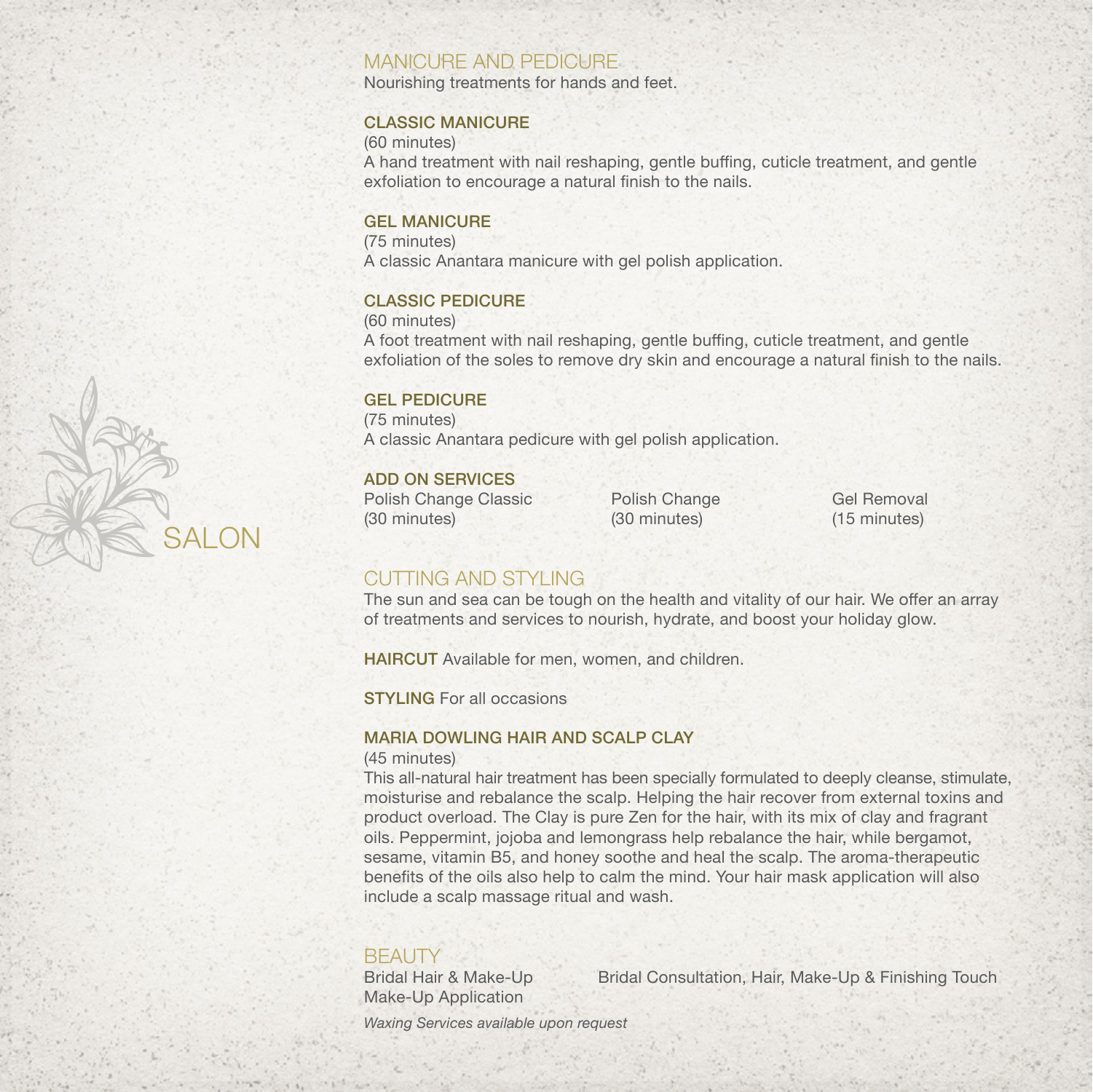# PRICE LIST

### **SIGNATURE JOURNEYS**

| Anantara Signature Massage<br>(60/90 minutes) | 210/260 |
|-----------------------------------------------|---------|
| <b>Essence of Anantara</b><br>(90 minutes)    | 270     |
| Thai Four Elements Ritual<br>(75/90 minutes)  | 260/295 |
| Thai Herbal Massage<br>(90 minutes)           | 260     |

## **INDIVIDUAL JOURNEYS**

| BODY MASSAGES<br><b>Dhigu Healing Massage</b><br>(60/90 minutes)                           | 185/235 |
|--------------------------------------------------------------------------------------------|---------|
| Deep Tissue Massage<br>(60/90 minutes)                                                     | 235/270 |
| <b>Hot Stone Massage</b><br>(60/90 minutes)                                                | 215/260 |
| Aroma Massage<br>(60/90 minutes)                                                           | 210/260 |
| <b>Traditional Thai Massage</b><br>(60/90 minutes)                                         | 210/260 |
| <b>Tension Relief Back Massage</b><br>(45 minutes)                                         | 175     |
| <b>Maternal Moments</b><br>(75 minutes)                                                    | 215/245 |
| <b>BODY TREATMENTS</b><br><b>Body Scrubs</b><br>(45 minutes)                               | 175     |
| <b>Body Wraps</b><br>(60 minutes)                                                          | 185     |
| <b>BODY BY BIOLOGIQUE RECHERCHE</b><br>Energizing And Recharging P50 Scrub<br>(45 minutes) | 150     |
|                                                                                            |         |

| <b>Relaxation Treatment For Heavy Legs</b><br>(60 minutes)             | 210     |
|------------------------------------------------------------------------|---------|
| Soin Jambes Lourdes<br><b>Slimming Algae Treatment</b><br>(90 minutes) | 295     |
| <b>Cellulite Smoothing Treatment</b><br>(90 minutes)                   | 295     |
| <b>Firming Body Lift Treatment</b><br>(60/90 minutes)                  | 210/295 |
| <b>Skin Healing For Stretch Marks</b><br>(60 minutes)                  | 210     |
|                                                                        |         |
| <b>UPLIFTING JOURNEYS</b>                                              |         |
| <b>Island Cocoon</b><br>(90 minutes)                                   | 260     |
| Vitamin-Sea<br>(120 minutes)                                           | 370     |
| <b>Seaside Serenity</b><br>(150 minutes)                               | 430     |
| Dead-Sea Mud Massage<br>(90 minutes)                                   | 305     |
|                                                                        |         |
| <b>COUPLES JOURNEYS</b>                                                |         |
| <b>Couples Signature Massage</b><br>(60/90 minutes)                    | 370/465 |
| <b>Hot Stone Duo</b><br>(90 minutes)                                   | 515     |
| <b>Couples Sunset Ritual</b><br>(75 minutes)                           | 490     |
| Indian Ocean Escape<br>(75 minutes plus 30 minutes bath)               | 590     |
| Ultimate Indulgence<br>(150 minutes)                                   | 660     |

Shanti Couples Massage (75 minutes) 465